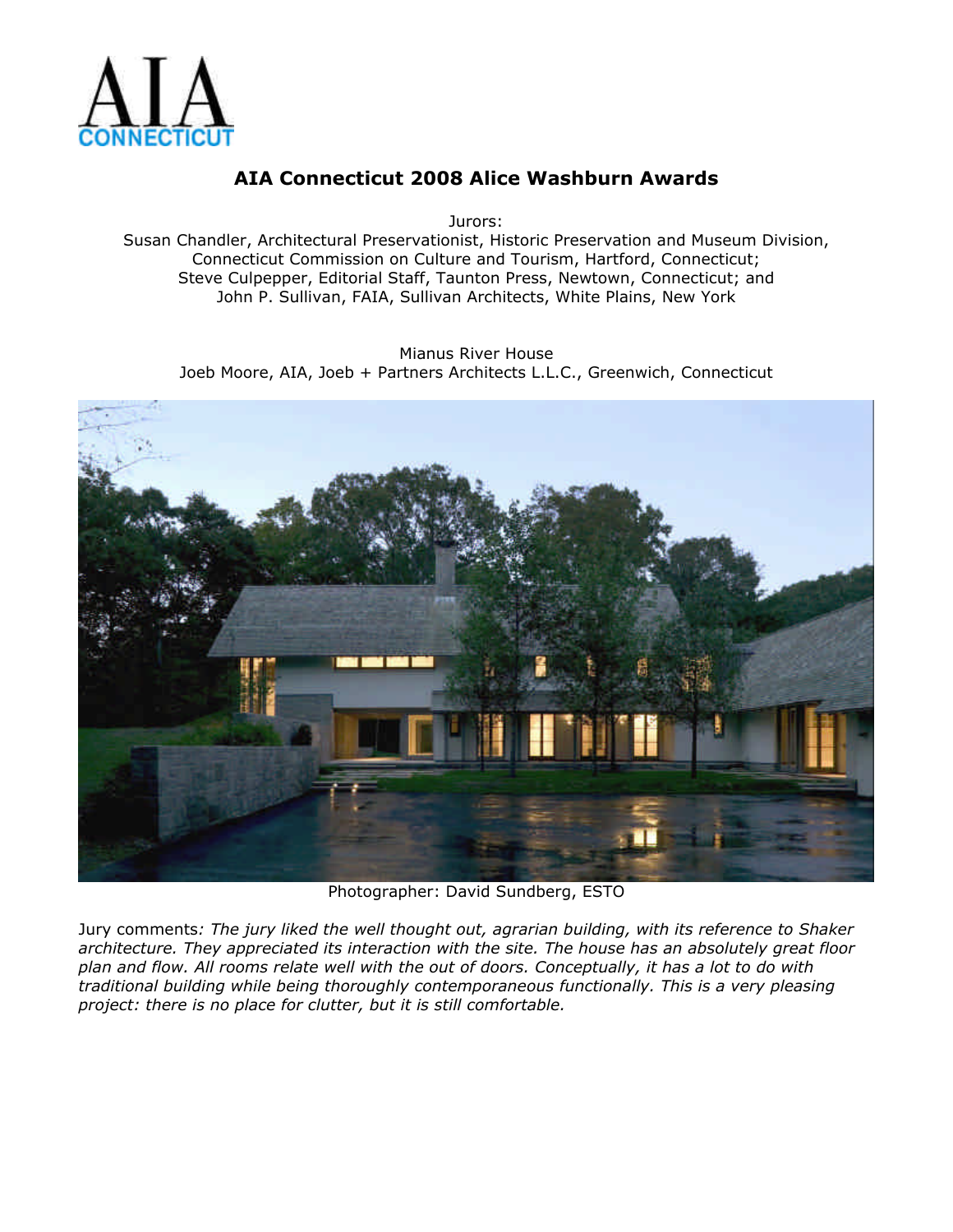

#### **Honorable Mention**

Greenwich House Nick Arpaia, AIA, Arpaia Associates, P.C., Ridgefield, Connecticut



Photographer: Robert Benson

Jury comments: *The house has an excellent plan and is very livable. There is excellent use of the property, especially with the front and rear yards. The solution to the constraints of the site was helped by the side entrance. Complementary in scale and use, the house is elegant but intimate, with a well-articulated design.*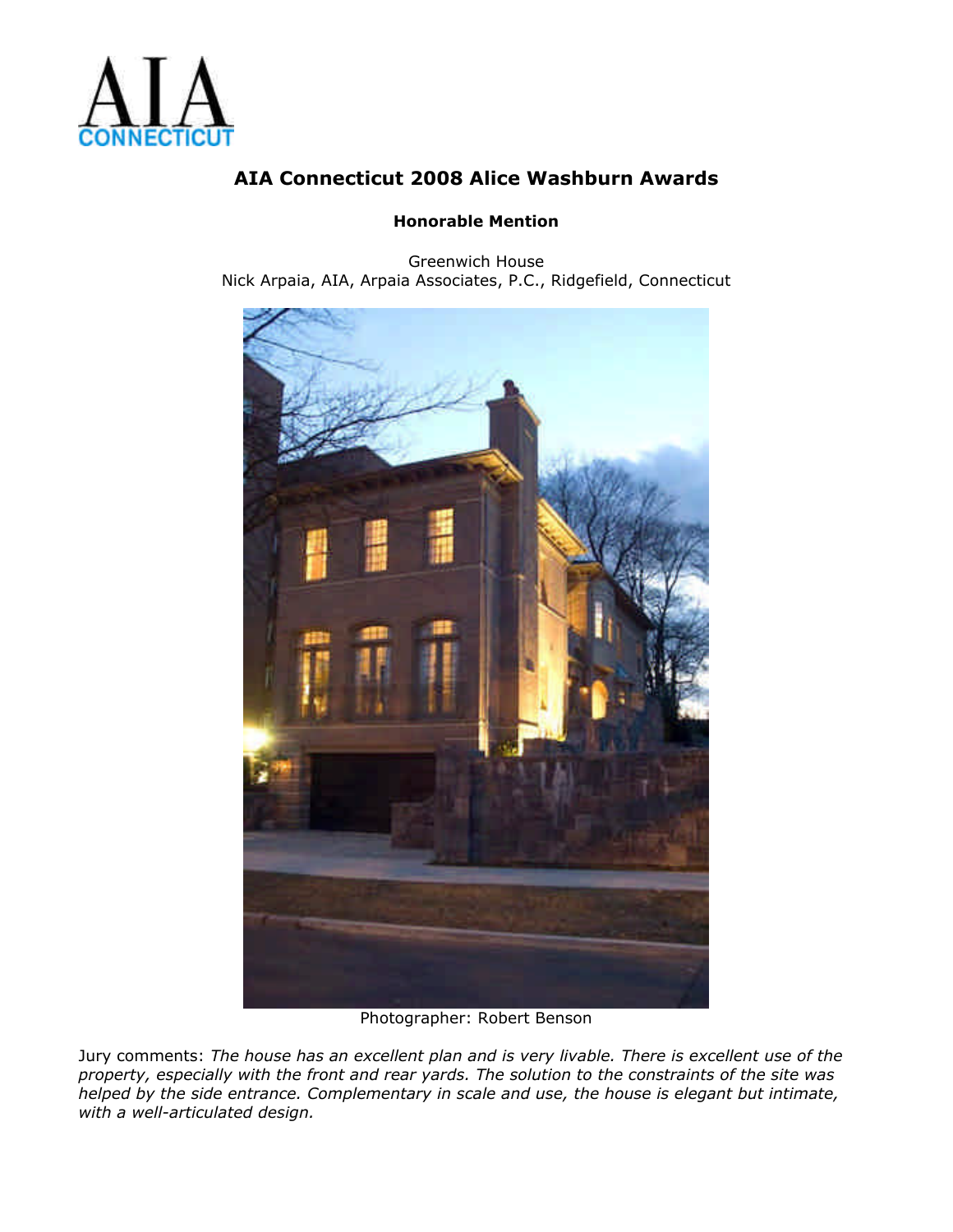

#### **Accessory Building Winner**

Celestial Garden Pavilion, Greenwich, CT Hilton-VanderHorn Architects, Greenwich, CT



Photographer: Woodruff Brown

Jury comments: *The jury admired the simplicity and usefulness of the pavilion, its tradition, materials, and construction. The design reflects the mood and intention of the structure. The attention to detail is beautiful. This single purpose space, for going outside to experience nature with no distractions and for appreciating the surrounding world, is unusual today.*